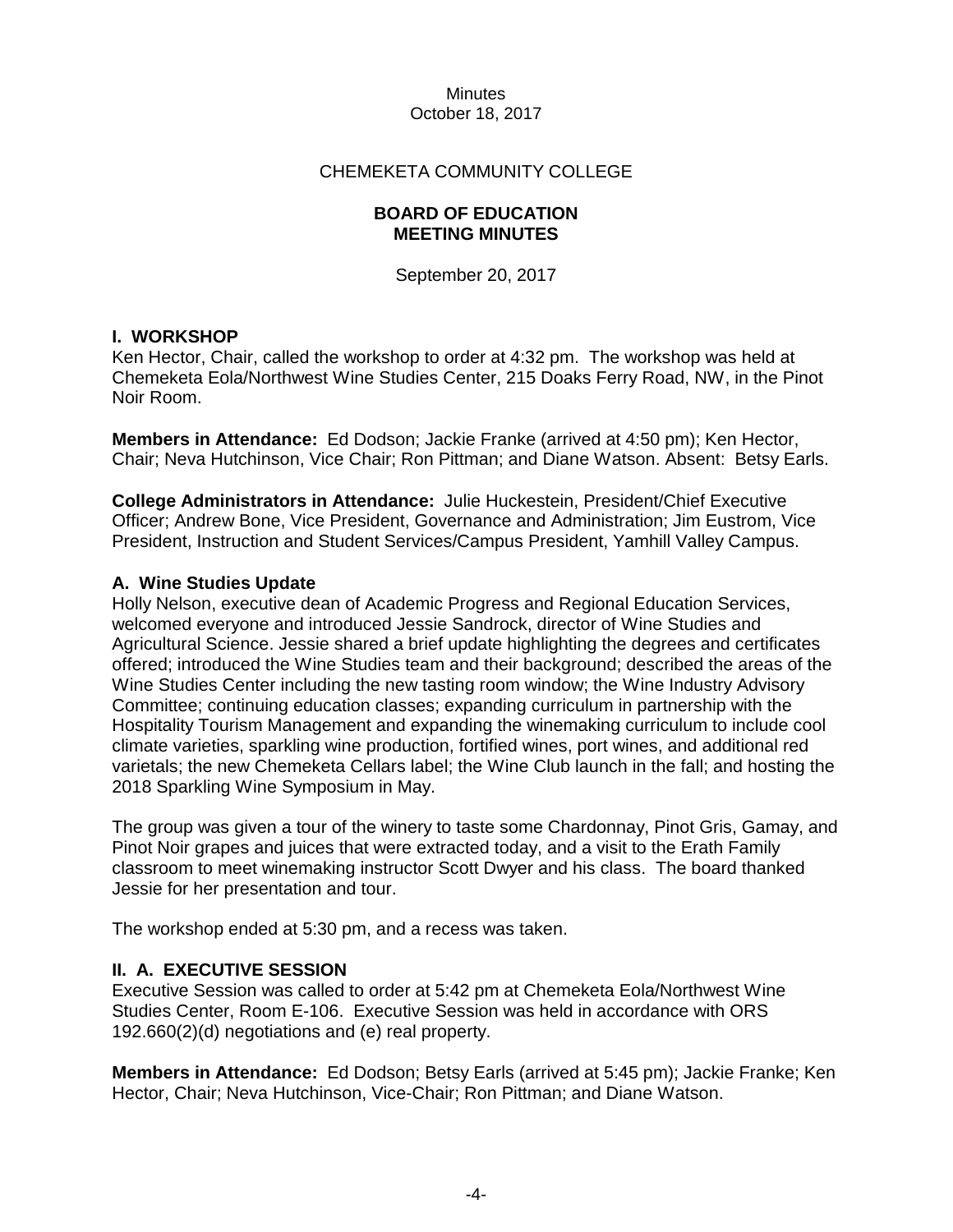Meeting Minutes Board of Education September 20, 2017 Page 2

**College Administrators in Attendance:** Julie Huckestein, President/Chief Executive Officer; Andrew Bone, Vice President, Governance and Administration; Jim Eustrom, Vice President, Instruction and Student Services/Campus President, Yamhill Valley Campus; and Greg Harris, Director, Marketing, Public Relations, and Student Recruitment. Guest: Rebecca Hillyer.

Executive Session ended at 6:12 pm.

## **II. B. ADMINISTRATION UPDATES**

Updates were shared or discussed with the board on the September 6 board work session; the revised board committee assignments; draft of the 2017–2018 board goals; the upcoming Association of Community College Trustees (ACCT) Conference; proposals submitted and attendance at the Oregon Community College Association (OCCA) Fall Conference; board calendar preview; DACA update; fall kickoff debrief; staffing; enrollment; Oregon Promise and Chemeketa Scholars; marketing outdoor campaign; and agenda preview.

A recess was taken at 6:55 pm.

## **III. REGULAR SESSION**

## **A. CALL TO ORDER**

Ken Hector, Chair, reconvened the board meeting at 7:05 pm. The meeting was held at Chemeketa Eola/Northwest Wine Studies Center, 215 Doaks Ferry Road, NW, in the Pinot Noir Room.

## **B. PLEDGE OF ALLEGIANCE**

Ken Hector led the group in the Pledge of Allegiance.

## **C. ROLL CALL**

**Members in Attendance:** Ed Dodson; Betsy Earls; Jackie Franke; Ken Hector, Chair; Neva Hutchinson, Vice Chair; Ron Pittman; and Diane Watson.

**College Administrators in Attendance:** Julie Huckestein, President/Chief Executive Officer; Andrew Bone, Vice President, Governance and Administration; and Jim Eustrom, Vice President, Instruction and Student Services/Campus President, Yamhill Valley.

**Board Representatives in Attendance**: Isaac Acosta, Associated Students of Chemeketa (ASC); Justus Ballard, Chemeketa Faculty Association; Terry Rohse, Chemeketa Classified Association; and Allison Stewart Hull, Chemeketa Exempt Association.

## **D. ADMINISTRATION OF OATH OF OFFICE**

Andrew Bone administered the Oath of Office to Jackie Franke.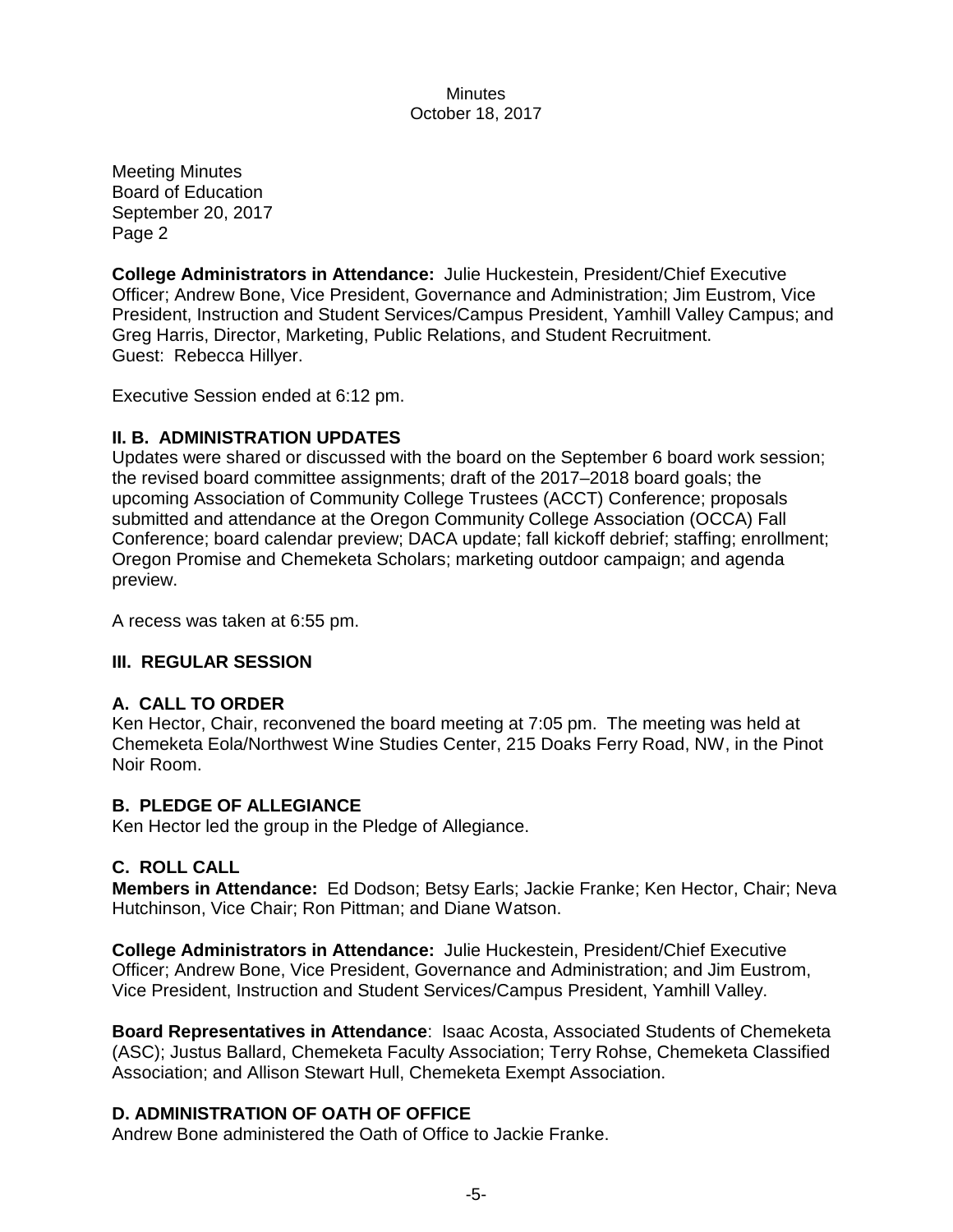Meeting Minutes Board of Education September 20, 2017 Page 3

# **E. COMMENTS FROM THE AUDIENCE**

Pamela Hough, vice-president of Phi Theta Kappa (PTK), reported the college project this year is to hold a College Bowl on November 16–17. Pamela asked board members and staff to be participants as moderators, time or score keepers, or to come out to support the event. Preliminary rounds would take place in the Student Center and finals would be held in the Building 6 Auditorium. Deans will be asked to help with questions and to be team coaches. Also, donations or sponsorships are needed in the form of participant t-shirts, ribbons, trophy, and gift cards.

Amy Early, department specialist, and Marshall Roache, dean of Emergency Services, shared a quilt made by Scott Bogart, an EMS graduate, who is now working part-time at Brooks. Each graduating class gives a gift to the department and this was from the class that graduated in July. The patches are from the different agencies where students had worked.

# **F. APPROVAL OF MINUTES**

Betsy Earls moved and Diane Watson seconded a motion to approve the minutes of July 26, 2017, and the board work session of September 6, 2017.

The motion CARRIED.

# **G. REPORTS**

## **Reports from the Associations**

Isaac Acosta, ASC executive coordinator, was welcomed. Isaac said this is his first year, and he is in the Education program. He said the report stands as written, but noted the Student Leadership Conference was a huge success. The keynote speaker was Larry Roper, and he was very inspirational. Board members asked what Night Strike was. Adam Holden, civic engagement coordinator, said that Night Strike is a monthly student event where students travel to the Burnside Bridge in Portland to distribute food, clothing, and toiletries, have conversations, and to share the experiences and needs of the homeless.

Justus Ballard, Chemeketa Faculty Association; Terry Rohse, Chemeketa Classified Association; and Allison Stewart Hull, Chemeketa Exempt Association stated their reports stand as written. Terry added a classified staff retreat was held on kickoff day and many positive comments were heard about the keynote speaker and the ways to access the many professional development opportunities for classified staff. Terry acknowledged the retreat planning committee of Sheila Brown, Mary Cooper, Sam Kirby, Yesica Navarro, Terry Rohse, and Mary Schroeder.

## **Reports from the College Board of Education**

Betsy Earls attended two West Salem Rotary meetings and met with Representative Jody Hack about Chemeketa and the Higher Education Coordinating Commission (HECC).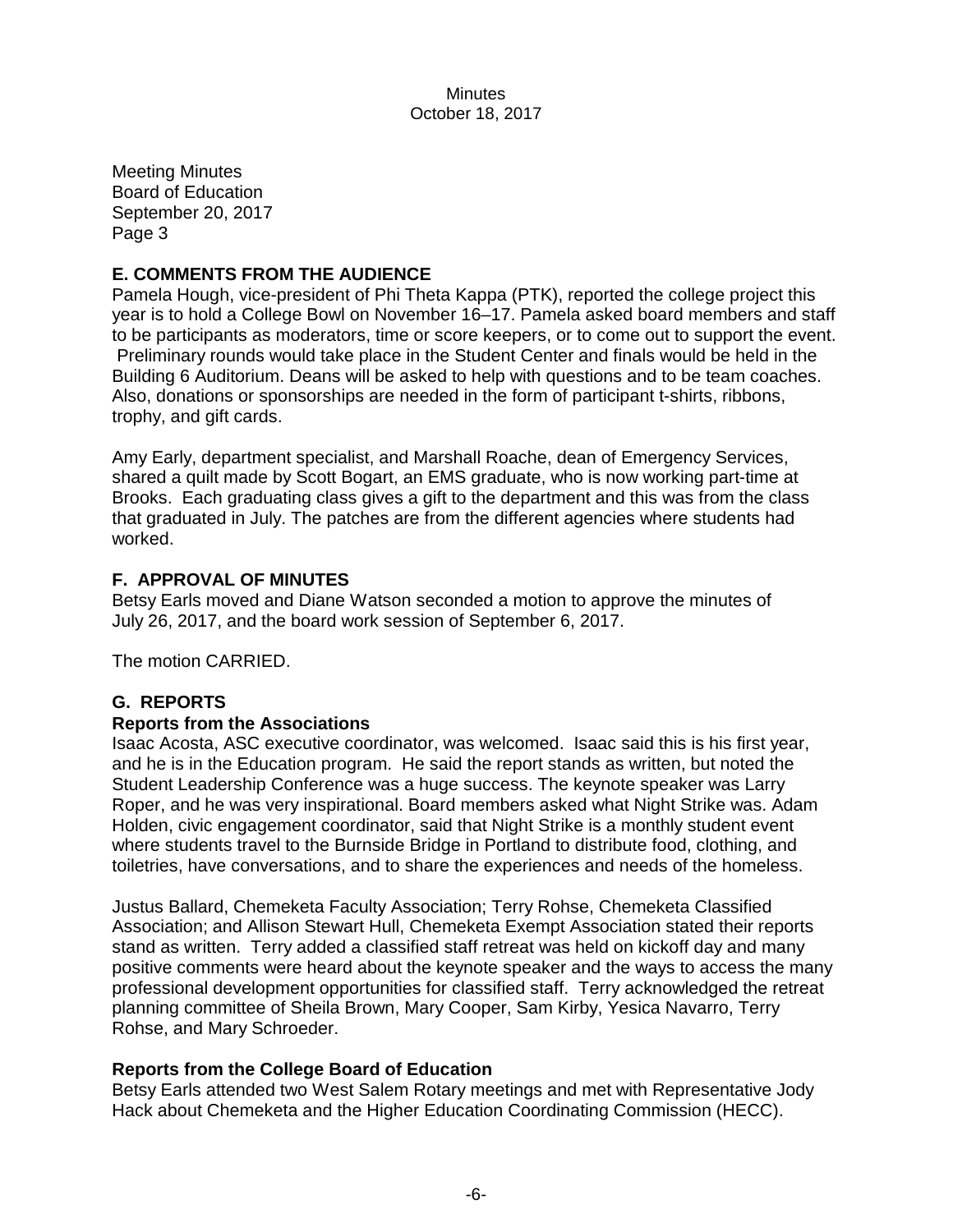Meeting Minutes Board of Education September 20, 2017 Page 4

Neva Hutchinson attended the Fire Science, Emergency Medical Services (EMS), and the Santiam Correctional Institute (SCI) graduations; a Northwest Innovations board meeting; the summer staff BBQ; fall kickoff; third-year faculty celebration; High Voltage Art Collaborative (HVAC) art show; and gave a welcome at the Mexican Fiesta in Woodburn and presented scholarships to the queen and princess.

Diane Watson attended Senator Ron Wyden's town hall in Silverton, the third-year faculty celebration, and fall kickoff.

Jackie Franke attended the SEDCOR annual awards luncheon; fall kickoff; third-year faculty celebration; the SCI graduation, and had meetings with Salem Mayor Chuck Bennett; Jim Seymour, Catholic Community Services executive director; Shaney Starr, CASA executive director; and Dick Withnell.

Ron Pittman attended fall kickoff and met with Paul Davis and Danielle Hoffman to hear updates at the Yamhill Valley Campus (YVC).

Ed Dodson attended the graduations at OSP and SCI; and the SEDCOR Awards luncheon; participated in meetings with the Mid-Willamette Education Consortium (MWEC) Executive Council, Oregon Community College Association (OCCA) Executive Committee meetings, and a Joint OCCA Executive Committees meeting. College events included the summer staff BBQ; fall kickoff, and the HVAC art reception.

Ken Hector attended the OSP, SCI and EMS graduations, and the annual SEDCOR Honors luncheon. Ken volunteered at the Adelman Golf tournament, the Silverton Area Community Aid fundraiser, the Roth Golf fundraiser, the Silverton Homer Davenport Days Community Festival, and the Silverton After-School Activities Program fundraiser.

## **Reports from the Administration**

Jim Eustrom reported on a partnership with MWEC, Chemeketa's Apprenticeship program, and North Marion High School. The Oregon State Apprenticeship and Training Council approved a pre-apprenticeship program that will be piloted at North Marion High School this year and expanded out to more high schools next year. Students in the program will learn about a variety of apprenticeship opportunities, tour and participate in trades- and careerrelated facilities, fairs and educational institutions and will accrue college credits in trade skills fundamentals, safety certifications, and hands-on coursework in high school to build trade-related skills. This activity relates to the college's core theme of Access—A broad range of educational opportunities and workforce training is provided to students in pursuit of their goals.

## **H. INFORMATION**

# **Risk Management/Insurance Report**

Allen Bunch introduced Mark McPike, risk management advisor with Wells Fargo, who used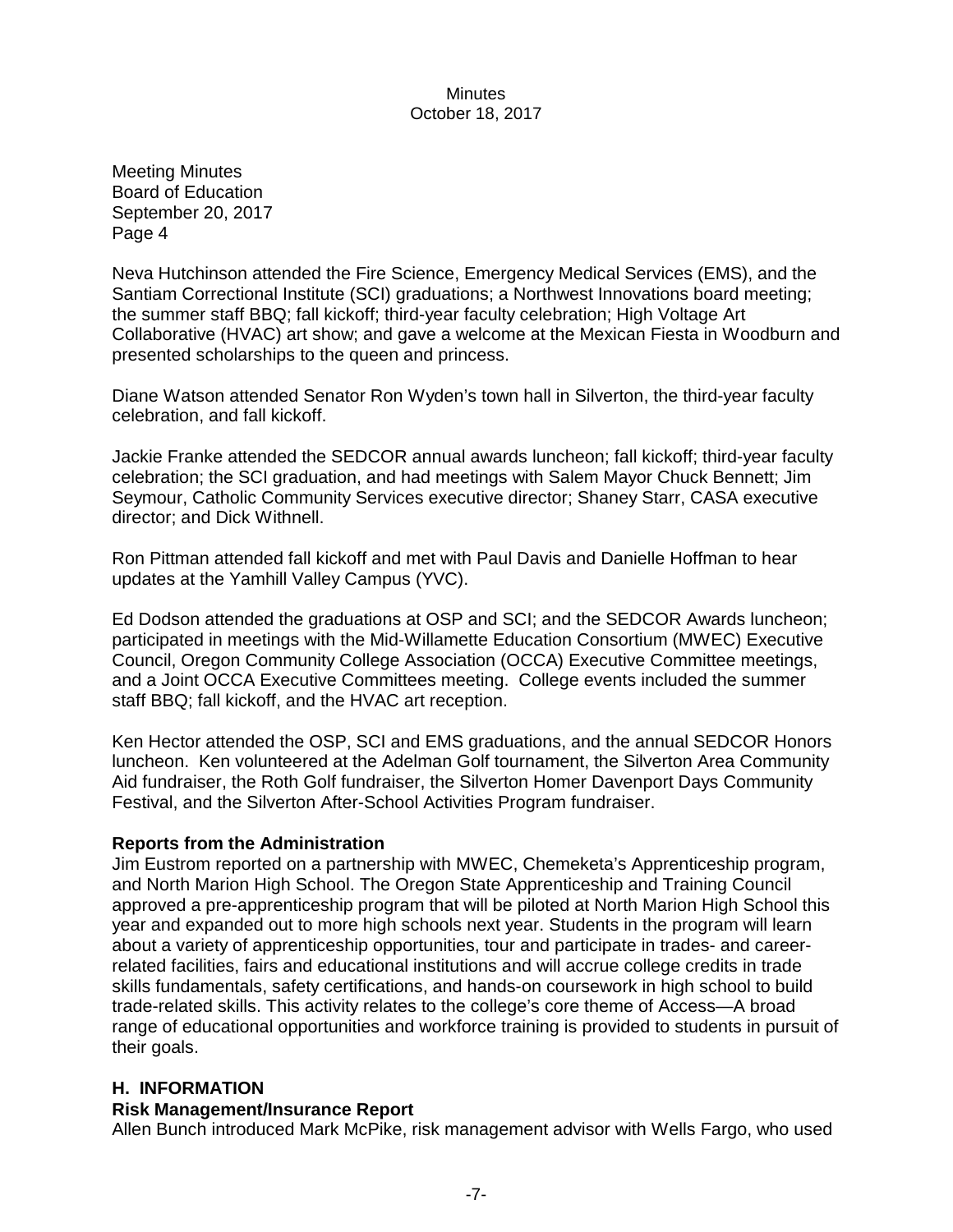Meeting Minutes Board of Education September 20, 2017 Page 5

a PowerPoint presentation to review the 2017 renewal highlights, the current insurance program, workers' compensation overview (with SAIF); PACE Premium history totals over the last five years; premium history comparison in property, general liability and auto, excess liability, boiler and machinery, international package, and crime over the last four years. Mark reviewed the bar graphs for property and casualty claims review total incurred; property and casualty claims review total count spanning the last five years; and the Workers' Compensation claims overview. Mark and Allen fielded questions from board members throughout their presentation, and were thanked for the detailed information.

## **College Policies #6060, Chemeketa Community College Debt Policy; #6120, Payment of Wages; and #6130, Payment of Wages in Advance**

Rebecca Hillyer reviewed the minor changes in the three policies, which were reviewed by the President's Advisory Council; all three policies will be brought back in October for board action.

# **Diesel Technology Associate of Applied Science Degree**

Paul Davis, director of Career and Technical Education at YVC, reported a new Diesel Technology Associate of Applied Science degree is proposed based on community and employer needs. Extensive research has been done in the past year to determine the feasibility of this new program. Using a PowerPoint presentation, Paul shared the role of the diesel technician, feedback from an employer forum, employer needs and partners, advisory members, occupation profile information, wage range, current programs, budget status/program development, and the proposed Diesel Technology curriculum. Paul fielded questions throughout the presentation. Board approval will be requested in October.

## **I. STANDARD REPORTS**

## **Personnel Report**

Andrew Bone said the report stands as written.

## **Budget Status Report**

Miriam Scharer referred to the Statement of Resources and Expenditures and noted tuition and fees are about identical to last year due to the increase in tuition and universal fee even though enrollment is down about five percent. The State Appropriations line item reflects two of the five state payments that have been received. The Budget Status Report reflects two months into the fiscal year and the college has expended 11 percent, which includes most of summer term instructional costs. The Status of Investments reflects a slight increase in the interest rate of 1.45 from 1.3 percent last month. The final report is the Preliminary Progress Report for last fiscal year 2016–2017. A number of adjustments still need to be posted; the final comprehensive audit report will be presented in December.

## **Capital Projects Report**

Tim Rogers introduced Rory Alvarez, interim director of Facilities and Operations. Rory said the report stands as written with some additional comments about the athletic field.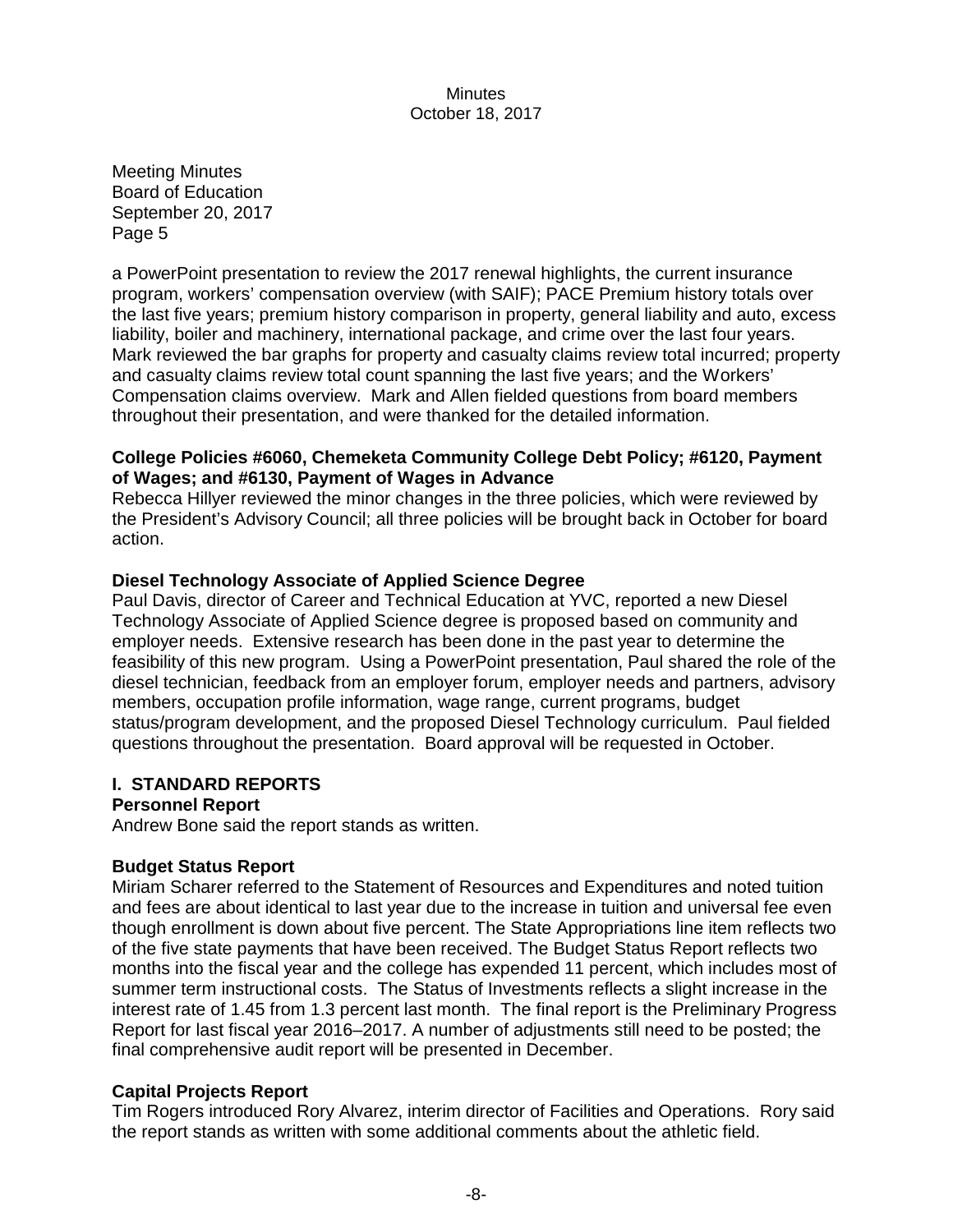Meeting Minutes Board of Education September 20, 2017 Page 6

This project has gone out to bid three times with no responses to the first two bids. There were two bids received on the most recent bid process; however, both bids were out of scope and significantly out of budget. Tim Rogers noted timing was an issue so the college plans to get bids out early in the construction year when vendors are more actively looking for work. Ken Hector asked if the project was an all-inclusive scope or broken down into phases. Tim said the project was broken into phases to align with the budget. It was just for the playable athletic field, which included grading, drainage, irrigation, backstop, fencing, and dugouts. However, plans are to extend the practice facilities on the Salem campus by creating scaled practice areas and renovating the team room to give the women's softball team some place to practice. Home games would continue to be played at Wallace Marine Park in west Salem for next year.

#### **Chemeketa Cooperative Regional Library Service (CCRLS) Report**

John Goodyear, executive director of CCRLS, reported the Radio Frequency Identification (RFID) project is not quite completed. After the tagging of all events was finished, inventory reports were produced where libraries can locate discrepancies and account for missing books. This is a huge task that was not being done so CCRLS rehired part-time staff back to complete this work.

John shared an update on the Falls City Library. Originally, the plan was to have a five-year operating levy for the library on the November ballot. However, the mayor wanted to do a firehouse so this would push the library levy to May, so they were going to start the closure process in the spring if the levy was not approved and would be ready to close the library at the end of June. Today John heard that the Falls City Council decided to close the Fall City Library and plan to begin the closure process; however, they are keeping the ballot option to put before the voters open.

#### **Recognition Report**

Julie Huckestein acknowledged all the employees in the written report.

#### **J. SEPARATE ACTION**

**Approval of Appointment of Budget Committee Members for Zone 2, Resolution No. 17-18-05; Zone 3, Resolution No. 17-18-06; and Zone 7, Resolution No. 17-18-07** Andrew Bone reported the three incumbents for Zone 2, Barbara Nelson; Zone 3, Joe Van Meter; and Zone 7, Don Patten have agreed to serve another three-year term.

Ron Pittman moved and Jackie Franke seconded a motion to reappoint Barbara Nelson, Joe Van Meter, and Don Patten to another three-year term, effective now through June 30, 2020.

The motion CARRIED.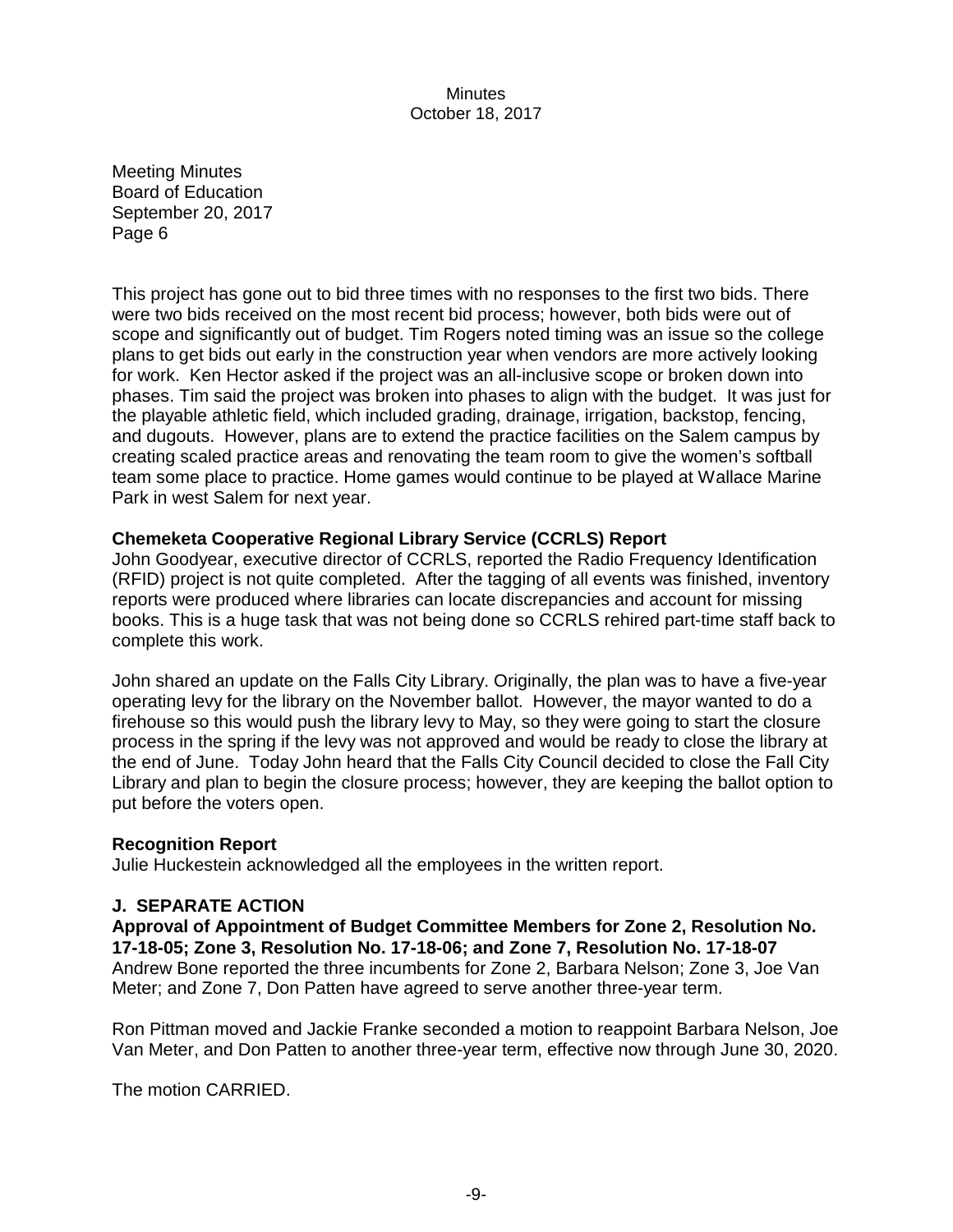Meeting Minutes Board of Education September 20, 2017 Page 7

## **Approval of Resolution No. 17-18-08, Authorizing Forgiving Leverage Loan for New Market Tax Credit Program**

As explained in the written report, Julie Huckestein noted this is the end of the seven-year period of the New Market Tax Credit Program that helped to finance the Chemeketa Center for Business & Industry. Board approval is required for Resolution No. 17-18-08 to unwind the structure between the college and the Chemeketa Foundation.

Betsy Earls moved and Ed Dodson seconded a motion to approve Resolution No. 17-18-08, Authorizing Forgiving Leverage Loan for New Market Tax Credit Program.

The motion CARRIED.

## **Approval of Retirement Resolutions No. 17-18-03, Thomas C. "Tom" Rodgers and No. 17-18-04, Deborah M. Sipe**

Betsy Earls read the retirement resolution for Thomas C. "Tom" Rodgers.

Ed Dodson moved and Diane Watson seconded a motion to approve Retirement Resolution No. 17-18-03 for Thomas C. "Tom" Rodgers.

The motion CARRIED.

Ed Dodson read the retirement resolution for Deborah M. Sipe.

Ron moved and Neva Hutchinson seconded a motion to approve Retirement Resolution No. 17-18-04.

The motion CARRIED.

## **K. ACTION**

Ed Dodson moved and Ron Pittman seconded a motion to approve action items 1–2:

- 1. Approval of College Policies #2250, Alcohol, Marijuana, and Other Drugs on College Property; #5150, Delinquent Debts and #6030, Transfer of Budget Appropriations.
- 2. Approval of Amended Adult High School Diploma Plan Update for Year 2017–2018.

The motion CARRIED.

## **L. APPENDICES**

College mission, vision, core themes, and values; campus and district maps.

# **M. FUTURE AGENDA ITEMS**

None were heard.

## **N. BOARD OPERATIONS**

None were heard.